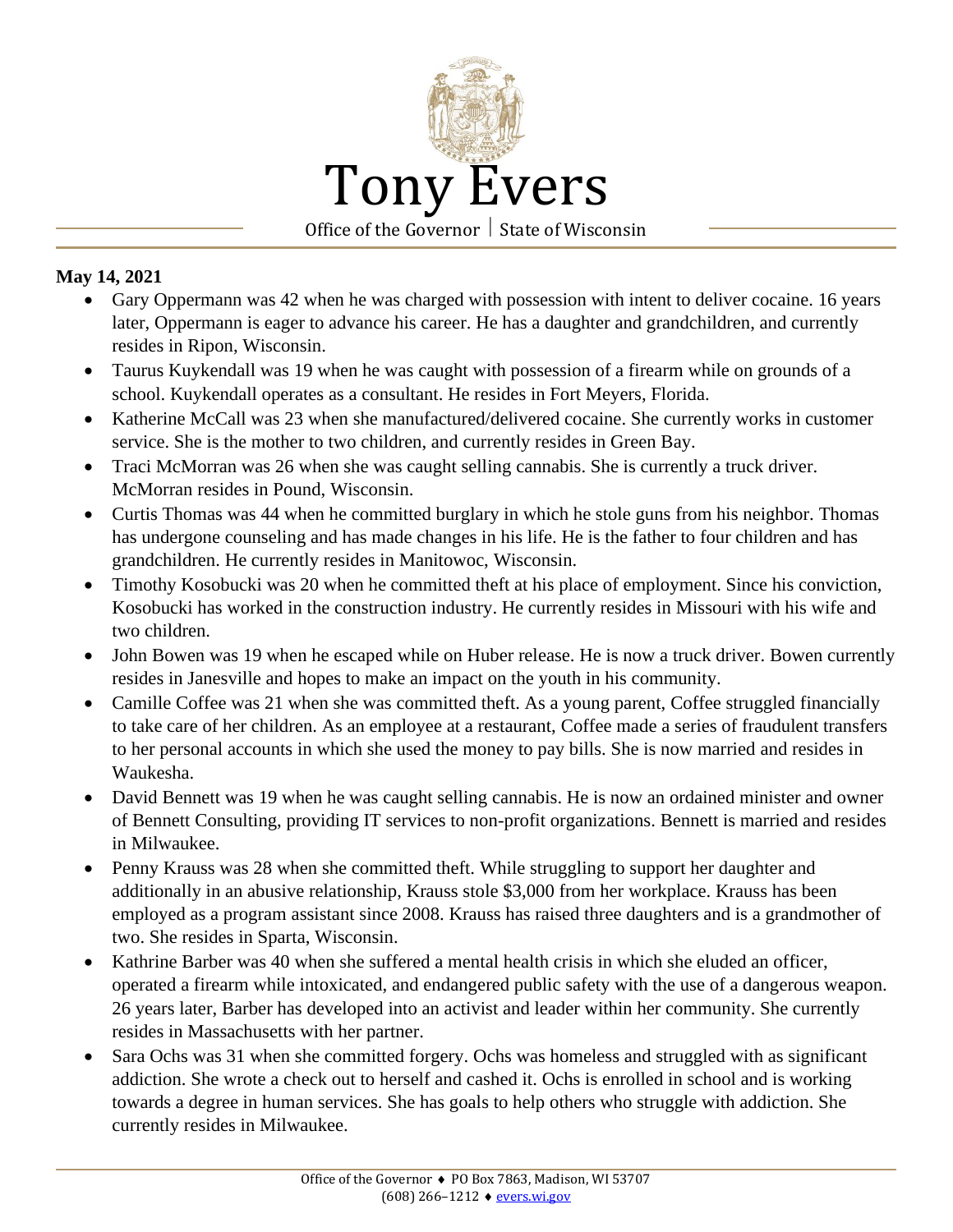- Jada Denman was 19 when she operated a vehicle without consent. Denman is now a mother to three daughters. She recently obtained her CNA license and hopes to eventually operate her own healthcare facility. She currently resides in Neenah, Wisconsin.
- Debra Ross was 25 when she was convicted of failing to report receipt of income while receiving benefits. As a young mother, she struggled financially to provide for her children. She has raised three kids, and is employed in customer service in Round Rock, Texas.
- John Suchomel was 17 when he was caught receiving stolen property and manufacturing/delivering cocaine. 24 years later, Suchomel is now the owner of his own dry wall contractor company. He is the father to two children, and currently resides in Beaver Dam, Wisconsin.
- Jeremy Ceballos was 17 when he was committed burglary. He has worked for the last eight years in construction. Ceballos resides in Janesville with his wife of 12 years, and three children.
- Veronica Warren was 17 when she committed forgery. Lang has now obtained a bachelor's degree and plans to pursue a master's degree in public health. She now has three children and currently resides in Milwaukee.
- William Phillips was 26 when he was charged with possession with intent to deliver cocaine. He is currently a secretary at a transportation company in Kenosha, where he resides. He hopes to eventually go hunting with his grandkids.
- Max Mueller was 17 when he was caught selling cannabis. He is now married and is the father to two children. Mueller is the president of a manufacturing company and currently resides in Brookfield, Wisconsin.
- Tammy Wade was 28 when she used someone else's personal information to obtain utility and telephone service. She now lives in Milwaukee with her family, where she works as a CNA.

## **June 11, 2021**

- Joshua Bush was 19 when he and some friends committed a string of burglaries to furnish their own home. He lives in Shell Lake, Wisconsin with his family where he owns and operates a turkey farm.
- James Thao was just 16 when he and friends took and drove cars without the owners' consent. Now an EMT, he lives in Cottage Grove, Minnesota.
- Larry Wright was 23 when he fled police in his vehicle. He lives in Milwaukee where he and his wife own a daycare center.
- Daniel Schuldt was in his early 30s when he failed to pay child support. Now a truck driver, he resides in Sioux Falls, South Dakota.
- Jonathan Phillips was 22 and enrolled at UW-Whitewater when he sold Adderall to undercover police officer. He has since completed his bachelor's degree and now lives in Waterford, Wisconsin.
- Thomas Smith was in his late teens when he drove his friends as they burglarized several homes and businesses. Now a father of two, he lives in West Allis, Wisconsin and works as an auto technician.
- Trent Vetrone was 17 when he and others burglarized several retail businesses. He lives with his family in Coloma, Wisconsin and works in construction.
- Robert Bellinger was 16 when he and some friends broke into a friend's house and stole video games and consoles. He lives with his family in Plover, Wisconsin, where he works as a cook.
- Seng Lor was 17 when he drove friends who burglarized a bar and laundromat. He now lives in Sun Prairie with his family and works in for an architectural design consulting firm.
- Rebecca Sina was 18 and pregnant when she forged signatures on stolen checks to pay for food and rent. She now lives with her family in Ripon, Wisconsin, where she runs a farm.
- Jeffrey Soik was 40 when he grew cannabis at his residence. He now lives with his significant other in Sun Prairie.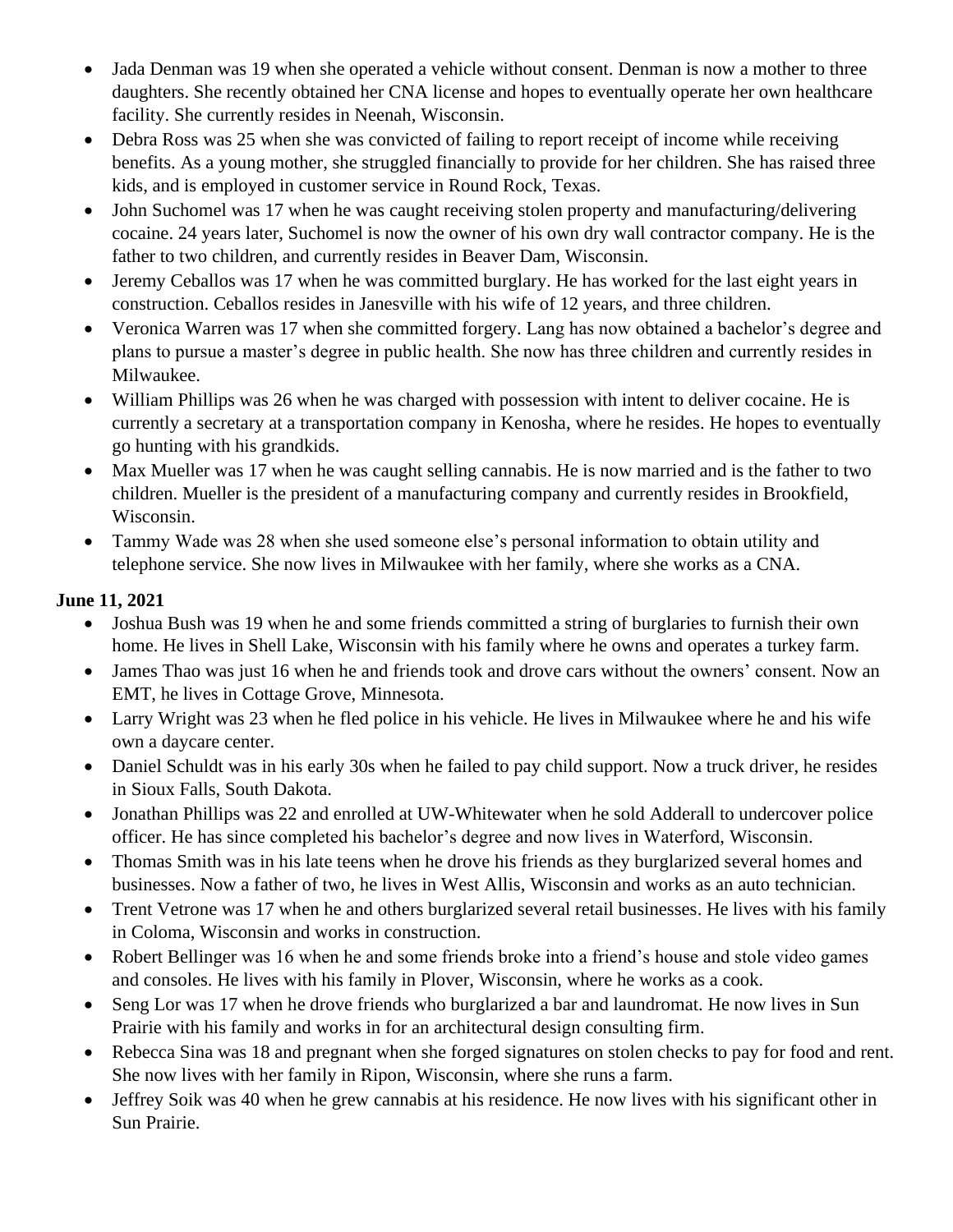- Nathan Malinoski was 21 when he sold an illegal substance to a confidential informant. He has owned his auto parts business for nearly ten years and lives in Baldwin, Wisconsin.
- Gary Bellis, Jr. was 21 when he sold an illegal substance to an undercover officer. Three decades later, he lives in Baraboo, Wisconsin with his spouse.
- Tamara Norwood Thomas was 20 when she was caught in possession of an illegal substance following the death of her mother. She lives in Milwaukee and is self-employed.
- David Pflughoeft was 21 when he agreed to sell an illegal substance to a police officer. He lives with his family in Fort Mill, South Carolina.
- Maxwell Rathke was 19 when he and two friends burglarized an electronics store. He now works professionally as a network administrator and serves as station manager for his church's FM radio station. He lives in Appleton.
- Timothy Easker was 42 when he was caught growing an illegal substance in his home. He and his family live in Mondovi, Wisconsin, where he works in public health, celebrating 18 years of sobriety.
- Timm Rosenthal was 19 when he and a friend stole automobile parts and tools. A father of two, he lives in Wisconsin Rapids and owns and operates a business.
- Jeffrey Fischer was in his late 30s when he failed to report income from a client and made false representations to state and federal agencies in relation to his company's environmental remediation work. He lives in Pickett, Wisconsin and works for an engineering consulting firm.

## **July 9, 2021**

- Timothy Tennant was in his 20s when he failed to pay child support for his kids to two women. He now works in construction and lives in Kimball, Nebraska.
- Justin Ellis was 18 when he sold an illegal substance to an undercover officer. A father and a grandfather, he lives in Eau Claire.
- Demitree Johnson was in his late teens when he sold liquor that he stole from the distributor he worked for and used a stolen credit card to make fraudulent purchases. Now a father of four, he is the successful owner of three small businesses and lives in Whitefish Bay.
- Andrew Schalk was 20 when he was found in possession of an illegal substance. After earning his associate degree, he now lives with his family in Brookfield, Wisconsin.
- Porsha Brown was 17 when she damaged a vehicle. She has since earned her associate, bachelor's, and master's degrees and is pursuing a doctoral degree. She lives with her family in Gilbert, Arizona.
- Kimberley Stevens was 17 when she mailed an illegal substance to a correctional facility. She now works in Fort Atkinson, Wisconsin, where she is also a volunteer firefighter.
- LaTanya Simmons was in her late teens when she failed to report her income while receiving public assistance. She has earned her bachelor's and master's degrees and provides clinical therapy in Milwaukee.
- Misty Krueger was 18 when she assisted in an armed robbery. She has since earned her associate, bachelor's, and master's degrees concentrating in business and accounting while working full-time and raising her daughter. She lives with her family in Fremont, Wisconsin.
- Danita Green was 30 with five kids when she failed to report her income while receiving public assistance. She has earned her associate and bachelor's degrees and works as a paraprofessional in the Milwaukee Public School District. She resides in Milwaukee.
- Daniel Balderas was 17 when he was caught in possession of an illegal substance. He earned his real estate broker's license and helps first-time homebuyers. He lives in Greenfield, Wisconsin.
- Audra Thompson-Rivers was a 23-year-old single mom when she sold an illegal substance to an undercover officer. An MATC graduate, she and her husband have a son and live in Milwaukee.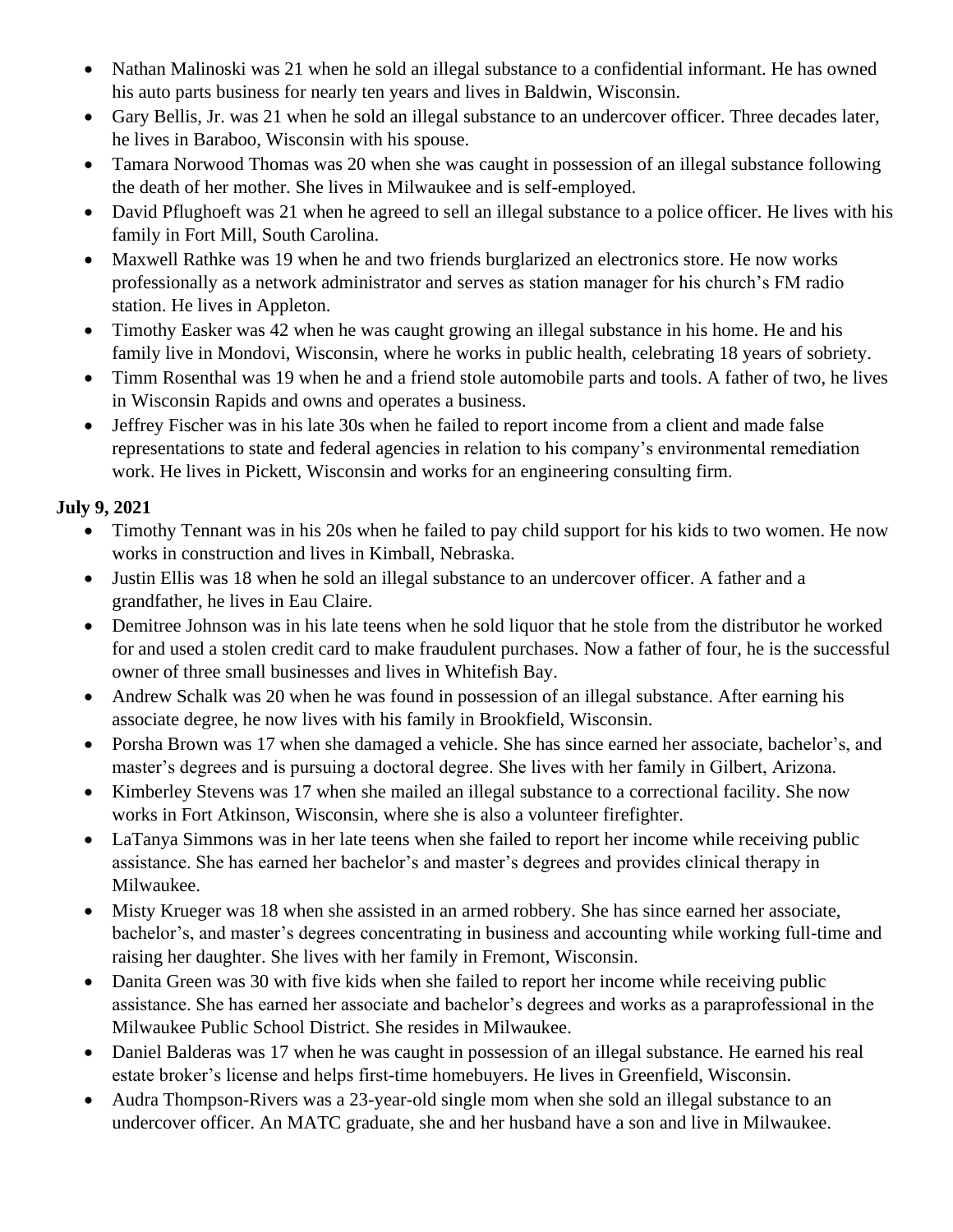- Stephen Harris was 18 when he was caught in possession of a firearm in a school zone. He now owns and operates a hair studio in Racine, where he lives with his wife and kids.
- Patricia Ryan was a young mom at 17 when she stabbed her abusive partner trying to take her child from her. She earned her associate degree and is pursuing her bachelor's degree so she can become a bilingual teacher. She resides in Alvarado, Texas.
- Shirley Alexander was a single mom in her mid-30s when she was caught selling an illegal substance to an undercover officer. She went back to school to become a welder and volunteers her time encouraging young women to consider the career. Now a grandmother, she lives in Milwaukee.
- Adam Boettcher was 18 when he and friends committed a string of burglaries. He has earned his associate degree and has been employed by the federal government in information technology for nearly twenty years. He resides in Mosinee, Wisconsin.
- Sherri Schroeder was 26 when she tried to use a gift card she had stolen from her previous employer to purchase merchandise. She has earned her bachelor's degree, criminal justice certificate, two master's degrees, and certificates in grief support and clinical supervision. She works as a coordinator and clinical substance abuse counselor and lives in Madison.
- Elizabeth Miller was 20 when she sold an illegal substance to an undercover officer. She has earned two associate degrees and volunteers at her church. She lives in Grafton, Wisconsin.
- Donald Grant was 23 when he was caught driving a vehicle that did not belong to him. He has since earned his commercial driver's license and other driving certifications. He resides with his family in Milwaukee.
- Sheli Jo Metzger was 38 when she was found in possession of methamphetamine. She works as a substance abuse counselor and is pursuing her bachelor's degree. She lives in Menomonie, Wisconsin.
- Howard Larsen was 21 when he and a friend burglarized a bowling alley nearly forty years ago. He lives with his family in Rock Springs, Wisconsin.
- Edward Creggett was 21 when he participated in an armed robbery of a tavern forty-five years ago. He has been a youth mentor and coach through various charitable organizations and is a proud father of two. He resides in Milwaukee.
- Rokeshia Grant was 25 when she was caught in possession of an illegal substance she had obtained to try to manage her pain following a motorcycle crash. She works as a caregiver and is enrolled in technical college, continuing her education in childcare. She lives with her kids in Milwaukee.

## **August 13, 2021**

- Darwin Lamke was 20 when he stole a floor shifter and a grille from vehicles that didn't belong to him. Over 27 years later, he lives with his spouse in Watertown, Wisconsin.
- Joey Phillips was in his late 20s when he drove his friend's car without consent and failed to pay child support. He lives in Milwaukee.
- John Salmi was a 19-year-old UW-Stout student struggling to support himself financially when he took someone's checks and used one to pay court-related expenses. Almost 45 years later, he has built a successful career in information technology and lives with his family in Hudson, Wisconsin.
- Bradley Matson was a 19-year-old student at UW-Platteville when he sold cannabis to a confidential informant. More than ten years after this offense, he works as a project coordinator for his family business and lives in Madison.
- LaTonya McAfee was 20 when she used someone else's name and social security number to obtain telephone and utility service for her family. Over 20 years later, she lives in Milwaukee and works as a nurse.